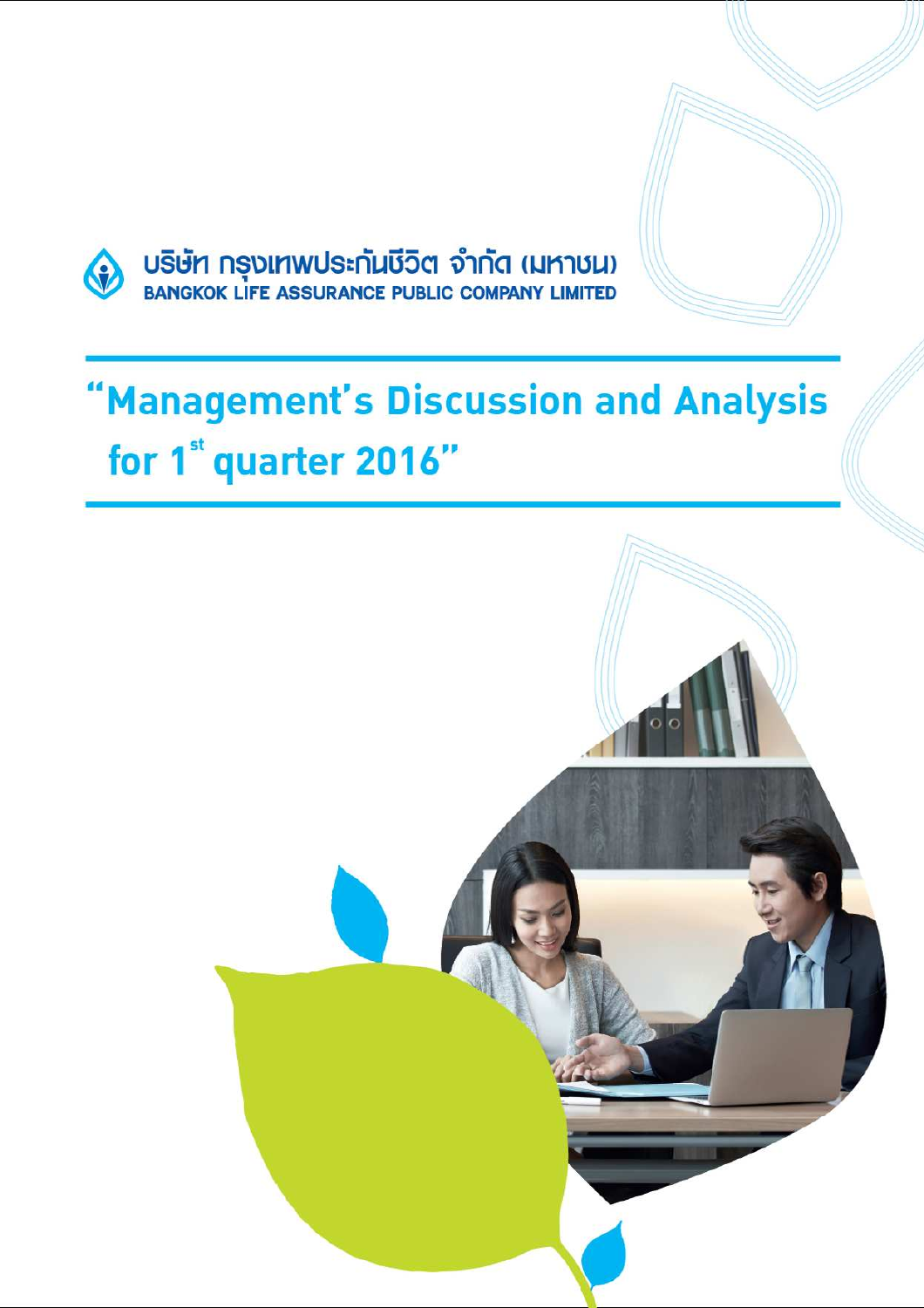## **Summary**

In the first quarter of 2016, the Company had a loss of 6.89 billion baht, a decrease from a profit of 767 million baht posted in the first quarter of 2015. The main reason was from decreasing of interest rate in the first quarter of 2016. The company had obligation to set up LAT reserve in a sum of 10.38 billion baht and recognize through to profit and loss.

However, the decreasing of interest rate in the first quarter of 2016, fair value of asset that mostly was long term debt securities increased by 12.17 billion baht. While, investment asset was mostly debt securities that recorded with amortized cost in accordance with Thai Accounting Standard. Thus, increasing of fair value did not recognize through to profit and loss. In the case of fair value of investment asset and life policy reserve was adjusted in accordance with the guidance of financial instrument which present fair value through profit and loss. Profit from operating result was approximately amount 2.74 billion baht in the first quarter of 2016.

For considering the Company's solvency, capital adequacy ratio – CAR as at the first quarter of 2016 increased from 309% at the end of 2015 to 329%. This ratio is higher 2 times than 140%, the minimum level required by the Office of Insurance Commission (OIC).

#### **Operating Performance**

| <b>Statement of income</b>           | <b>Quarter</b> |             |           |             |          |
|--------------------------------------|----------------|-------------|-----------|-------------|----------|
| Unit: Million                        | 1/2016         |             | 1/2015    |             | %QoQ     |
| Revenues                             |                |             |           |             |          |
| Net premiums earned                  | 12,856         | 100%        | 15,617    | 100%        | $-18%$   |
| Net investment income, Gains on      |                |             |           |             |          |
| investments and Gains on revaluation | 3,270          | 25%         | 3,522     | 23%         | $-7%$    |
| Other income                         | 134            | $1\%$       | 108       | $1\%$       | 24%      |
| <b>Total revenues</b>                | 16,261         | <b>126%</b> | 19,247    | <b>123%</b> | $-16%$   |
| <b>Expenses</b>                      |                |             |           |             |          |
| Underwriting expenses                | (24,411)       | -190%       | (17, 891) | $-115%$     | 36%      |
| Operating expenses                   | (539)          | $-4%$       | (454)     | $-3%$       | 19%      |
| <b>Total expenses</b>                | (24, 950)      | $-194%$     | (18, 346) | $-117%$     | 36%      |
| <b>Earning before tax</b>            | (8,689)        | $-68%$      | 901       | 6%          | 1064%    |
| Tax                                  | 1,801          | 14%         | (135)     | $-1\%$      | $-1437%$ |
| <b>NI</b>                            | (6,888)        | $-54%$      | 767       | 5%          | 999%     |

#### **Table 1**: Operating Result Summary

#### Premium Income

In the first quarter of 2016, net premiums written<sup>1</sup> decreased by 18%. They amounted to 12.86 billion baht. Such decrease was mainly contributed to by decreased renewal year premiums.

In the first quarter of 2016, the premium growth rate declined. First year premiums increased by 15%, amounting to 2.42 billion baht, while in the first quarter of 2015, the Company earned 2.11 billion baht in first year premiums.

l

<sup>&</sup>lt;sup>1</sup> Net premiums written = first year premiums + renewal year premiums - premiums ceded ± unearned premium reserves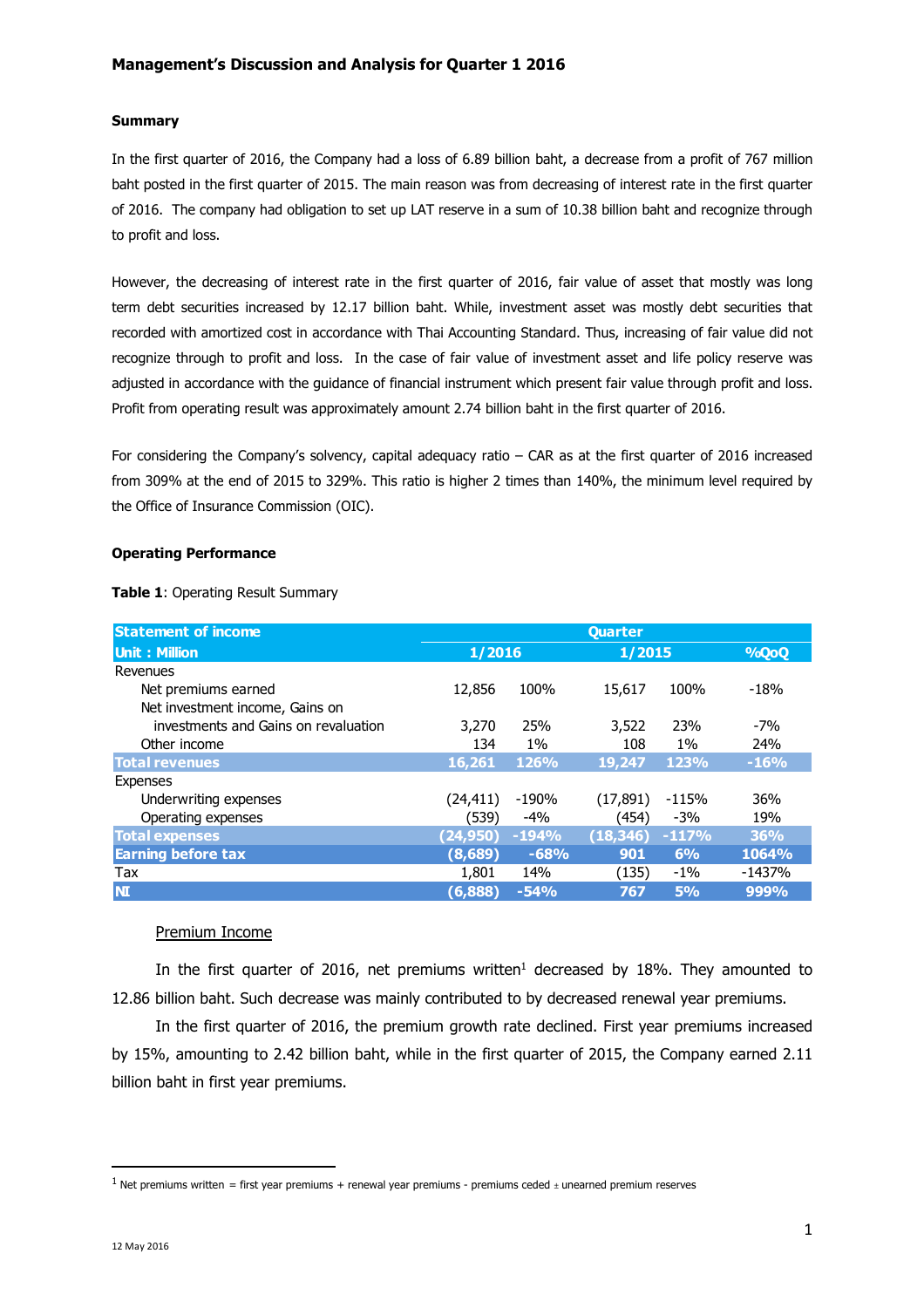## **Management's Discussion and Analysis for Quarter 1 2016**

The growth rate of renewal year premiums slowed down in the first quarter of 2016 to 21% because there was a product whose premium paying period ended in 2015, resulting in a decrease in renewal year premiums.

 Bancassurance channel was the Company's main channel in the first quarter of 2016. Its total premiums represented 71% of the total premiums earned from all channels, while that of agent channel was 24%. When compared year-on-year, such proportion of bancassurance channel premiums decreased. In 2015, the proportions of premiums from bancassurance and agent channels to total premiums were 77% and 20% respectively.

#### **Table 2**: First year premiums by channel

|                            |          | <b>Quarter 1</b> |                |  |
|----------------------------|----------|------------------|----------------|--|
|                            | 2016     | 2015             | decrease ratio |  |
| Bancassurrance channel     | 1,797.70 | 1,636.41         | 10%            |  |
| Agents and brokers channel | 402.95   | 346.06           | 16%            |  |
| Other channel              | 215.89   | 125.47           | <b>72%</b>     |  |
| <b>Total</b>               | 2,416.55 | 2,107.94         | 15%            |  |

#### **Table 3**: Total premium by channel

|                            | <b>Quarter 1</b> | Increase/ |                |
|----------------------------|------------------|-----------|----------------|
|                            | 2016             | 2015      | decrease ratio |
| Bancassurrance channel     | 9,551.03         | 12,276.26 | $-22%$         |
| Agents and brokers channel | 3,198.89         | 3,236.78  | $-1\%$         |
| Other channel              | 662.16           | 508.39    | 30%            |
| <b>Total</b>               | 13,412.08        | 16,021.43 | $-16%$         |

## **Table 4** : Premium of each channel to total premium ratio

|                            | <b>Quarter 1</b> |             |  |  |
|----------------------------|------------------|-------------|--|--|
|                            | 2016             | 2015        |  |  |
| Bancassurrance channel     | 71%              | 77%         |  |  |
| Agents and brokers channel | 24%              | 20%         |  |  |
| Other channel              | 5%               | 3%          |  |  |
| <b>Total</b>               | <b>100%</b>      | <b>100%</b> |  |  |

## Investment Income

In the first quarter of 2016, net investment income was 2.72 billion baht. Gains on investments were 624 million baht and losses on revaluation were 69 million baht. Altogether, they decreased by 251 million baht or 7% from the same period of the previous year. In the first quarter of 2015, net investment income was 2.51 billion baht. Gains on investments were 1.02 billion baht and losses on revaluation were 5 million baht.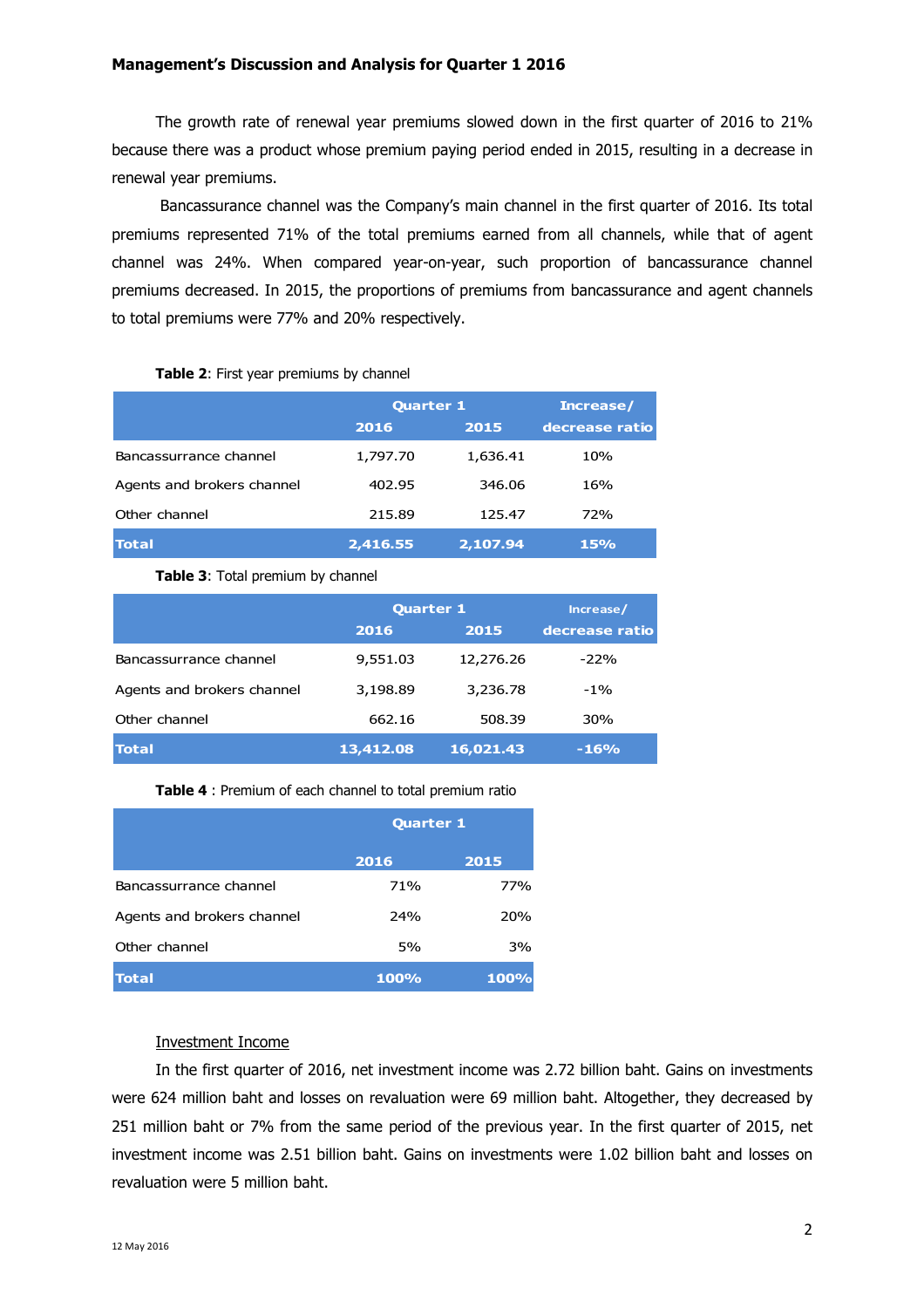The decrease in gains on investments was because in the first quarter of 2015 gains on investments were mainly obtained from selling common stocks while in the first quarter of 2016 no assets were sold to realize gains due to the capital market slowdown.

The rate of return on investment for 2016 decreased to 5.48% from 6.62% in 2015. The rates of return on investment including revaluation surplus on available-for-sale securities --consisting of stocks and corporate bonds-- were 4.99% and 13.75% in 2015 and 2016 respectively.

#### Expenses

1. Underwriting expenses in the first quarter of 2016 increased by 36% or 6.52 billion baht from 17.89 billion baht in 2015 to 24.41 billion baht.

- 1) The item "Life policy reserves increase from prior periods" increased by 47%, in line with greater contractual obligations, number of contracts, and accumulated premiums. There was also an impact from lower interest rates in the current period when compared with the same period of 2015. The ratio of life policy reserve (before LAT reserve<sup>2</sup>) to net premiums written in 2016 was 58% while that of 2015 was 69%.
- 2) Policy benefits and claims payments rose 14%. Policy benefits payments increased by 664 million baht or 15%. The increase was mainly contributed to by an increase in surrender benefits by 454 million baht or 34% and an increase in claims and loss adjustment expenses by 16 million baht or 5%.
- 3) Commissions and brokerage increased by 86 million baht or 10% from 840 million baht in 2015 to 926 million baht in 2016, corresponding to a 15% increase in first year premiums during the period. Such increase in commissions and brokerage was lower than the increase rate of first year premiums because the well-selling short-term products sold in the first quarter of 2016 had lower commission rates than do longterm products.

2. Operating expenses of the first quarter of 2016 increased by 19% or 85 million baht from 454 million baht in 2015 to 539 million baht in 2016. Of the items under operating expenses, a major increase was in specific business tax which was according to a 146% increase in investment income. In addition, there were also expenses associated with the Company's office buildings in order to enhance the Company's image and brand awareness and to support future business expansion.

#### Profit for the Period for Separate Financial Statement

The Company posted a loss for the first quarter of 2016 in a sum of 6.89 billion baht. This operating result decreased by 7.66 billion baht or 999% from the 2015 first quarter's profit of 767 million. This was because net premiums written decreased by 18% and life policy reserves increased from prior periods by 47% due to the 10.38-billion-baht LAT reserve that was set aside in the first quarter of 2016. However, if the Company changed its accounting method according to fair value

 $\overline{a}$ 

 $^2$  LAT reserve is an additional reserve which is set aside in the event that the life policy reserve recorded in the financial statements is lower than the reserve calculated for liability adequacy test.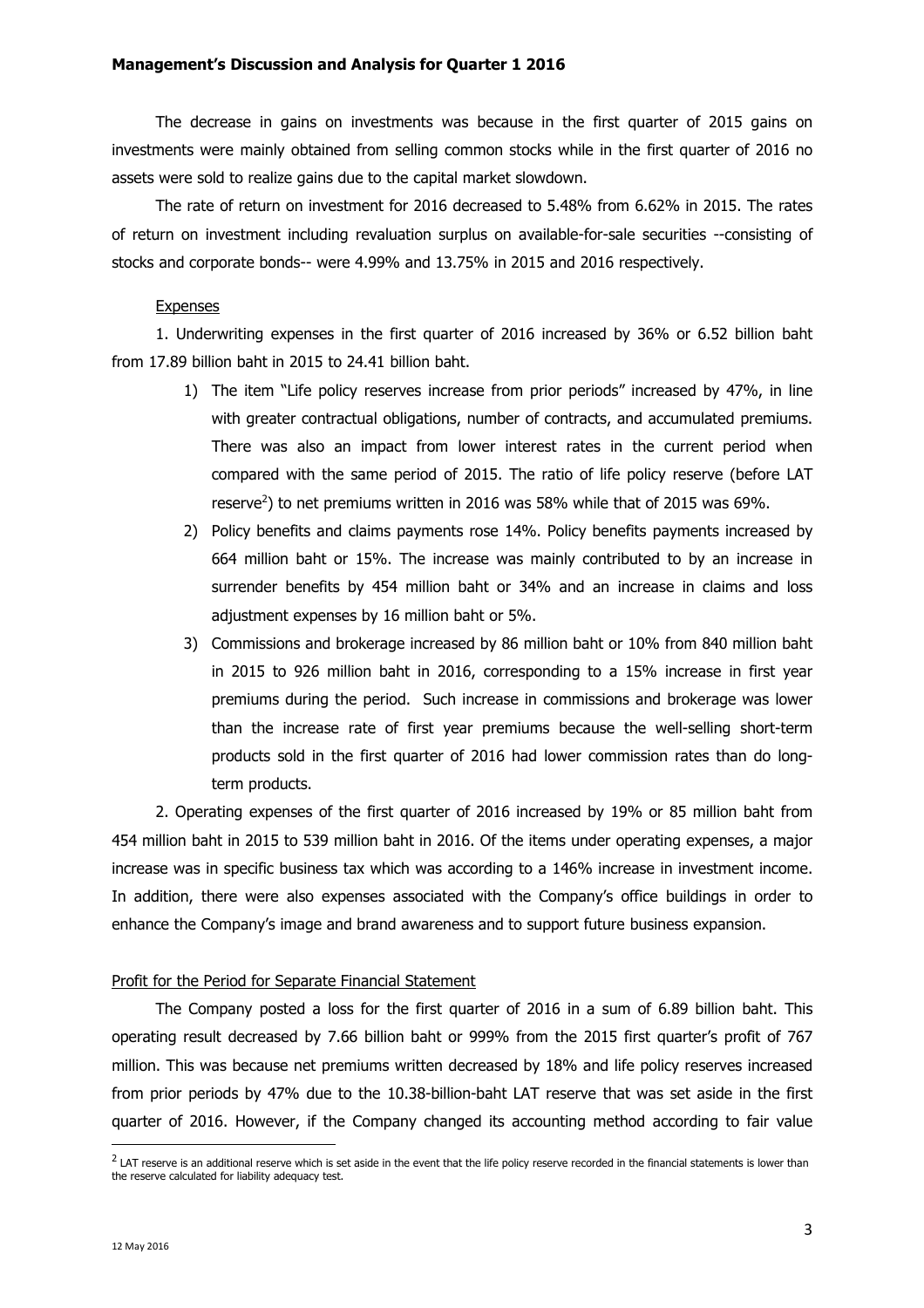accounting to reflect its profit and loss by recording the reserve for long-term contracts based on GPV and by recording held-to-maturity assets based on their fair value, the Company would post a profit in the first quarter of 2016 in a sum of 2.74 billion baht.

# Profit for the Period for Consolidated Financial Statement

The consolidated financial statement for the first quarter of 2016 posted a loss of 6.89 billion baht. It decreased from the 765-million-baht profit posted for the first quarter of 2015 by 7.65 billion baht or 1000%, as explained in the separate financial statement part. The consolidated operating result included a 0.1-million-baht profit posted for the first quarter of 2016 by BLA Insurance Broker Co., Ltd. ("BLAIB") of which the Company holds a 99% stake.

# **Financial Position Summary**

## **Table 5** : Financial Position Summary

| <b>Financial Position</b>           | As at 31 Mar 2016 |       | As at 31 Dec 2015 |           | <b>Change</b> |               |
|-------------------------------------|-------------------|-------|-------------------|-----------|---------------|---------------|
| <b>Unit: Million</b>                |                   |       |                   |           |               | $\frac{0}{0}$ |
| Assets                              |                   |       |                   |           |               |               |
| Cash and cash equivalents           | 5,468             | 2%    | 7,088             | 3%        | (1,620)       | $-23%$        |
| Premiums due and uncollected        | 3,081             | $1\%$ | 1,717             | 1%        | 1,364         | 79%           |
| Investments                         | 247,257           | 93%   | 233,726           | 94%       | 13,531        | 6%            |
| Premises and equipment              | 624               | $0\%$ | 592               | $0\%$     | 32            | 5%            |
| Other assets                        | 9,890             | 4%    | 6,455             | <b>3%</b> | 3,435         | 53%           |
| <b>Total assets</b>                 | 266,319           | 100%  | 249,577           | 100%      | 16,742        | 7%            |
| Liabilities and equity              |                   |       |                   |           |               |               |
| Life policy reserves                | 225,157           | 85%   | 207,308           | 83%       | 17,848        | 9%            |
| Insurance contract liabilities      | 9,815             | 4%    | 9,543             | 4%        | 272           | 3%            |
| Other liabilities                   | 7,087             | 3%    | 5,728             | 2%        | 1,359         | 24%           |
| <b>Total liabilities</b>            | 242,059           | 91%   | 222,579           | 89%       | 19,480        | 9%            |
| <b>Total equity</b>                 | 24,261            | 9%    | 26,998            | 11%       | (2,738)       | $-10%$        |
| <b>Total liabilities and equity</b> | 266,319           | 100%  | 249,577           | 100%      | 16,742        | 7%            |

# **Assets**

Total assets grew by 7% from 31 December, 2015. The key item with high growth was investment assets, which increased by 6%. It was as a result of 9% growth in life policy reserve from 207.31 billion baht as of 31 December, 2015 to 225.16 billion baht as of 31 March, 2016.

# **Liabilities**

Total liabilities increased by 9 % from 31 December, 2015 as life policy reserve rose 9% or 17.85 billion baht as mentioned in the operating result part. Other liabilities increased by 1.36 billion baht because income tax payable increased by 1.61 billion baht as a result of the add-back item from the increased reserves. Liabilities under foreign exchange contracts decreased by 508 million baht due to exchange rate volatility.

# Shareholders' Equity

Shareholders' equity decreased by 2.74 billion baht from 27.00 billion baht as of 31 December, 2015 to 24.26 billion baht as of 31 March, 2016. The decrease was mainly contributed to by the 2016 operating loss result of 6 .8 8 billion baht and there was a loss on the fair value of investments in available-for-sale securities net of tax in a sum of 4.12 billion baht.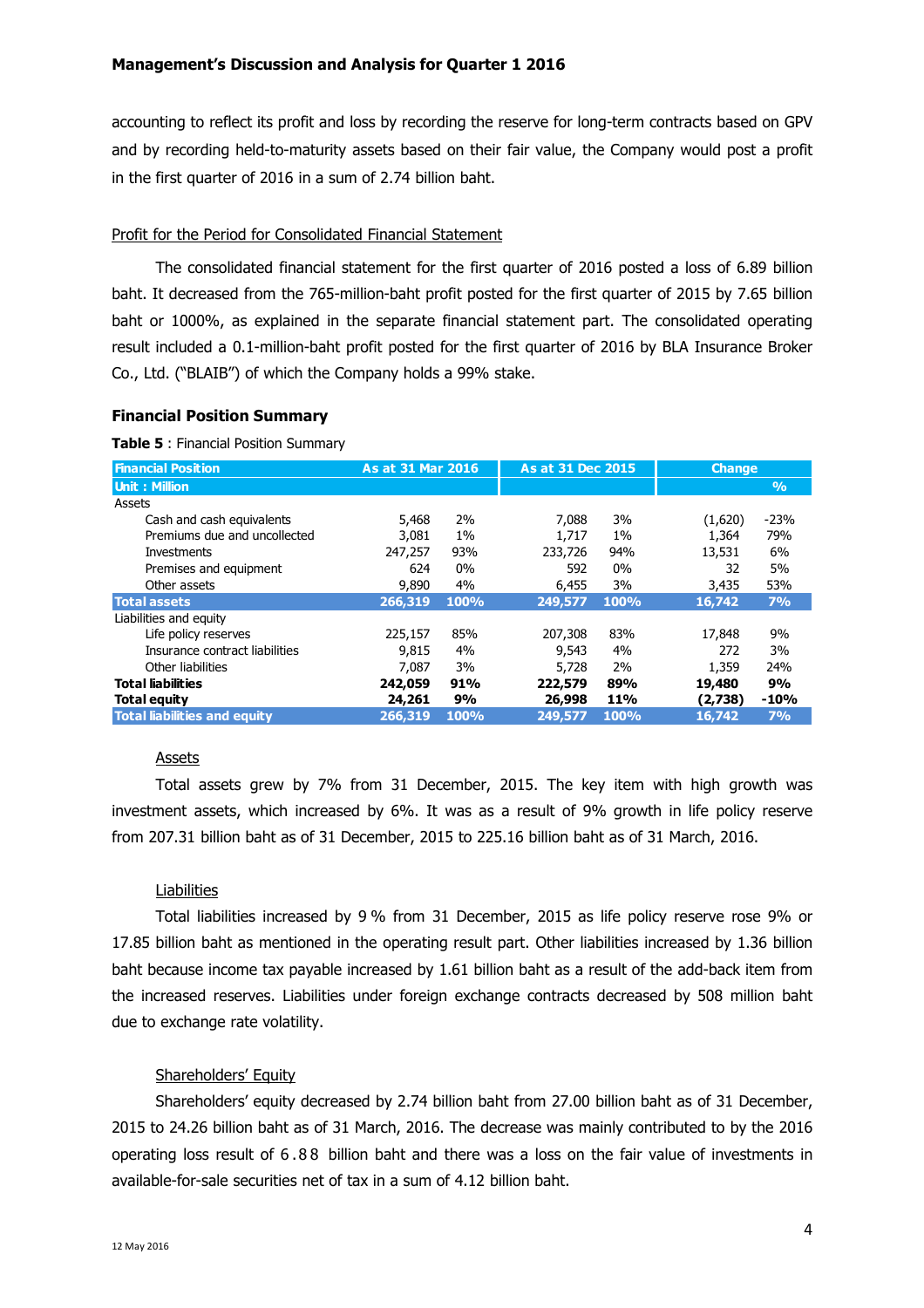## **Cash Flows**

**Table 6**: Cash Flows

| Unit: Million                            | <b>Statement of cash flows</b> |             |          |        |               |
|------------------------------------------|--------------------------------|-------------|----------|--------|---------------|
| For the year                             | 1/2016                         |             | 1/2015   |        | <b>Change</b> |
| Source of fund                           |                                |             |          |        |               |
| Financing                                | 21                             | $-1\%$      | 1,205    | $-22%$ | (1, 184)      |
| Net cash provided                        | 21                             | $-1\%$      | 1,205    | $-22%$ | (1, 184)      |
| Used of fund                             |                                |             |          |        |               |
| Investment activities                    | (158)                          | 11%         | (83)     | 2%     | (75)          |
| Operating                                | (1, 483)                       | 100%        | (5, 424) | 100%   | 3,941         |
| Net used of fund                         | (1,641)                        | 111%        | (5, 507) | 102%   | 3,866         |
| Net increased (decreased) in cash        | (1,620)                        | <b>109%</b> | (4, 302) | 79%    | 2,682         |
| Cash and cash equivalents -beginning     | 7,088                          | $-478%$     | 5,703    | -105%  | 1,384         |
| <b>Cash and cash equivalents -ending</b> | 5,468                          | $-369%$     | 1,401    | $-26%$ | 4,066         |

Cash and cash equivalents as of 31 March, 2016 were 5.47 billion baht, a 23% decrease or by 1.62 billion baht from 7.09 billion baht as of 31 December, 2015.

Regarding cash flows, the net uses of funds amounted to 1.64 billion baht in the first quarter of 2016. Net premiums written were in a sum of 12.14 billion baht, a decrease by 1.78 billion baht in the same period of 2015. Interests, dividends, and other investment income increased by 6.76 billion baht year-on-year. Benefits payments and insurance claims increased by 936 million baht from 5.50 billion baht in 2015 to 6.50 billion baht in 2016. Investments in securities and cash deposits at financial institutions increased by 162 million baht year-on-year.

 The uses of funds were investment activities which included a major investment in a sum of 108 million baht in Bangkok Life Assurance (Cambodia) Plc which is registered in Cambodia.

The main source of funds from financing activities decreased because in 2015 the Company earned cash from selling securities with repurchase agreements in a sum of 1.10 billion baht.

# **Key Financial Ratios**

**Table 7** : Financial Ratios<sup>3</sup>

| <b>Financial ratio</b> | <b>Quarter</b>    |            | Year |      |  |
|------------------------|-------------------|------------|------|------|--|
|                        | $1/2016$ $1/2015$ |            | 2015 | 2014 |  |
| NI / Total income      | $-42%$            | 4%         | 8%   | 4%   |  |
| EBIT / Net premium     | $-67%$            | 6%         | 11%  | 6%   |  |
| NI / Net premium       | $-53%$            | 5%         | 9%   | 5%   |  |
| Reserve / Net premium  | 138%              | <b>77%</b> | 68%  | 80%  |  |

<sup>3</sup> Calculation formulas:

l

EBIT to net premium ratio  $=$  net income before tax/ net premium

Net income to net premium ratio = net income/ net premium

Reserve to net premium ratio  $=$  increase in policy reserve over the previous year/ net premium

Net income ratio  $=$  net income/ total income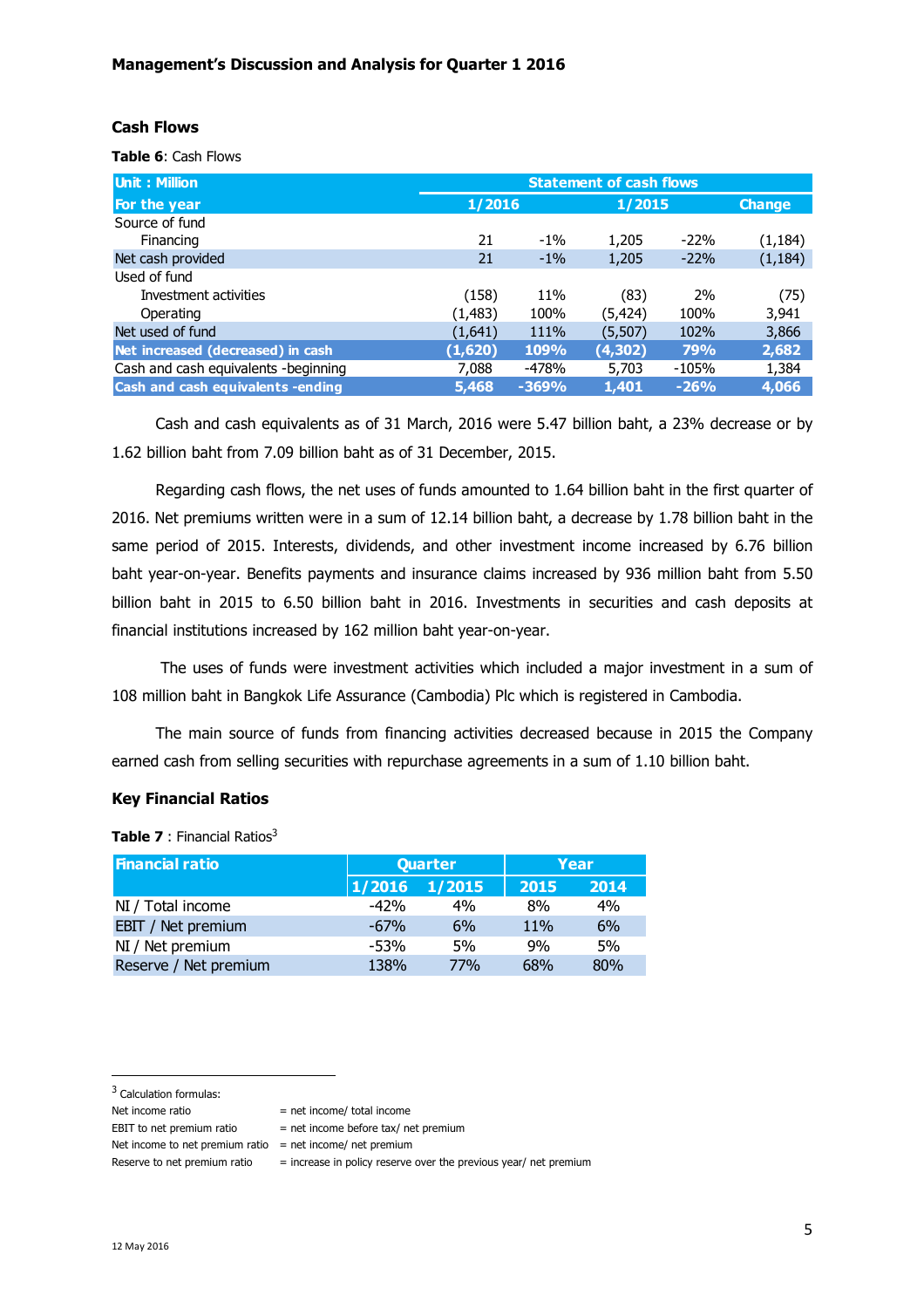#### **Capital Adequacy under Risk-Based Capital: RBC**

The Company capital adequacy ratio as of 31 March, 2016 was 329%<sup>4</sup> . It increased from 309% as of 31 December, 2015. This ratio is higher than 140%, the minimum level required by the Office of Insurance Commission (OIC).

#### **Industry Overview**

Industry total life insurance premiums as of February 2016 were 89.74 billion baht<sup>5</sup>, a 5.37% increase year-on-year. They can be divided into first year premiums of 25.52 billion baht, a 4.00% increase and renewal year premiums of 64.23 billion baht, a 5.93% increase. The top five market share companies are as follows:

| No.           | Company                   | <b>FYP</b> | <b>RYP</b> | ТP        | Market share |
|---------------|---------------------------|------------|------------|-----------|--------------|
|               | AIA                       | 4,024.90   | 13,617.42  | 17,642.32 | 19.66%       |
| $\mathcal{P}$ | Muang Thai Life Assurance | 6,177.33   | 10,484.62  | 16,661.95 | 18.57%       |
| 3             | Thai Life Insurance       | 2,697.56   | 8,634.35   | 11,331.91 | 12.63%       |
| 4             | Bangkok Life Assurance    | 1,716.79   | 8,135.54   | 9,852.32  | 10.98%       |
| 5             | <b>SCB Life Assurance</b> | 2,090.80   | 6,063.95   | 8,154.75  | $9.09\%$     |

**Table 8**: Market share

Regarding industry profit for  $2016^6$  (January – February, 2016), bancassurance channel's sales continued to grow. The data between January and February 2016 showed that industry's total premiums through bancassurance increased by 10%, compared to the same period of the previous year. Bancassurance premiums represented 46% of total premiums earned from all channels, same as in 2015. Agent channel has also expanded with a 9% increase in total premiums, representing 47% of total premiums earned from all channels in 2016, same percentage as in 2015.

## **Significant Events**

#### Exercises of Warrants No.2

The holders of the warrants no.2 exercised their right to purchase 0.6 million units of the Company's ordinary shares at the exercise price of 25.00 baht per share for the total amount of 21.1 million baht. The Company recorded 12 million baht under the caption of transfer capital reserve for share-based payment transactions to premium on share capital as a result of the warrant No.2 exercises.

 $\overline{a}$ 

<sup>&</sup>lt;sup>4</sup> This ratio has not been audited by CPA.

<sup>&</sup>lt;sup>5</sup> Source: Thai Life Insurance Association

<sup>&</sup>lt;sup>6</sup> Source: Office of Insurance Commission